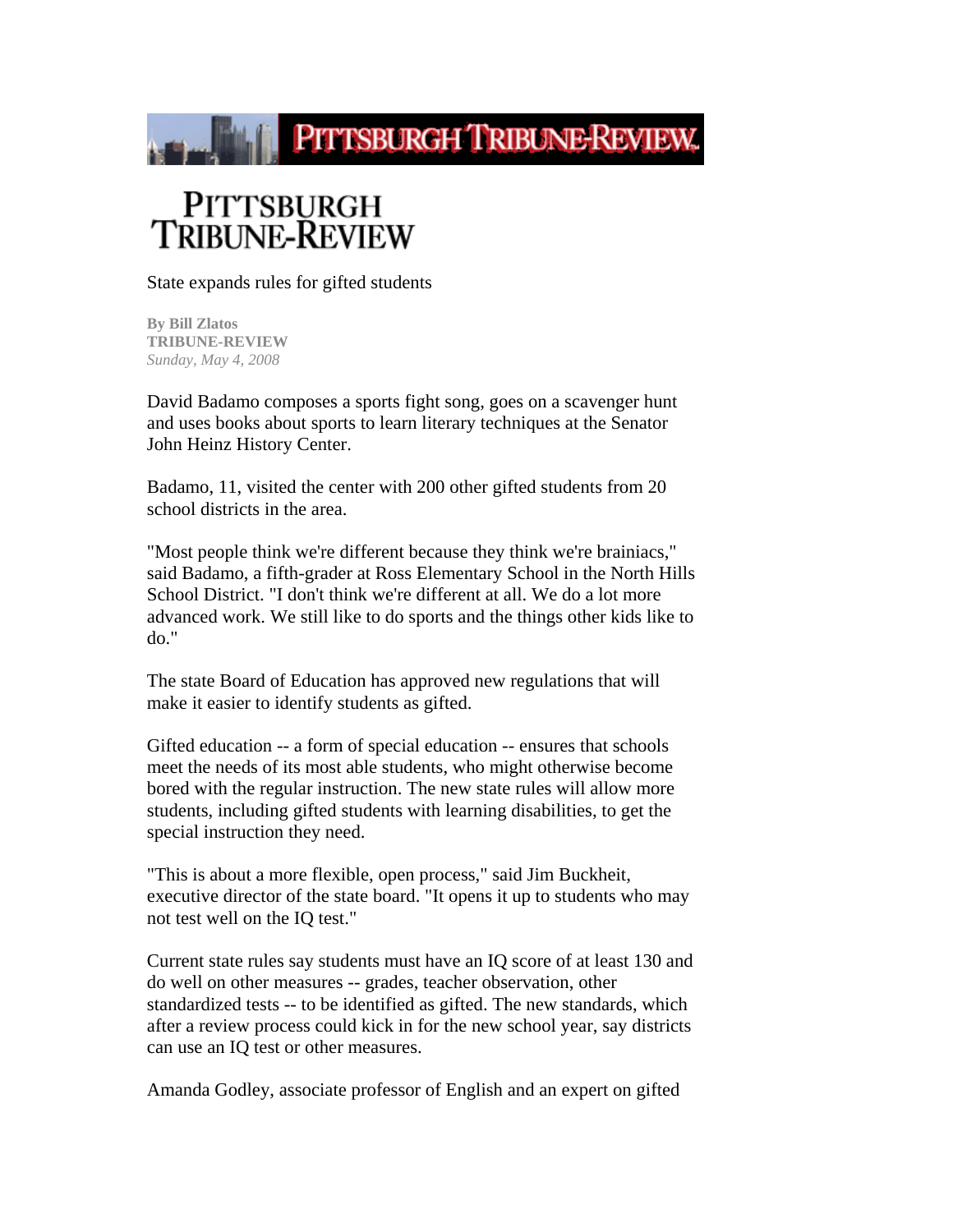education at the University of Pittsburgh, likes the change.

"Many states and school districts (in other states) do not use traditional IQ tests to designate students as gifted," she said.

Pittsburgh Public Schools is the only district in the area that sends its 2,800 gifted students to a special school one day a week. J. Kaye Cupples, executive director of student support services, said the district is thinking of ending its gifted center at Greenway School because of concerns the program might not meet students' needs the rest of the school week.

The district will experiment this fall with five schools -- Colfax, Dilworth, Fort Pitt, Grandview and Northview Heights -- where gifted children will be taught with other students.

Many districts "cluster" gifted students in a classroom with regular students.

"Research shows that they need to be with intellectual peers a good part of the day to share ideas and to push each other to excel," said Cathy Ekis, the elementary gifted coordinator at Penn Hills.

The youngsters might also be pulled out of their regular classrooms and be taught by special teachers elsewhere in their school.

Gifted students can acquire knowledge two times faster than regular students, said Bonnie Dyer, curriculum and instruction coordinator for the Allegheny Intermediate Unit.

Teachers of gifted students give them more material and harder work because they can handle it faster.

"I tell my parents we will start two levels above what is being taught in the regular education classroom," said Sue Mackulin, gifted support teacher for the West Jefferson Hills School District. "That's a minimum."

Districts also offer "enrichment" activities, like the trip to the Heinz Center, that expand on what students learn in class.

Gifted high school students at Franklin Regional School District in Westmoreland County take Advanced Placement or college classes or shadow professionals in jobs that interest them. Middle and high school students in the district compete in contests like Model United Nations, quiz bowls or chess tournaments.

Linda Prah, 38, of Elizabeth Township, has a son, Tyler, a fourth-grader